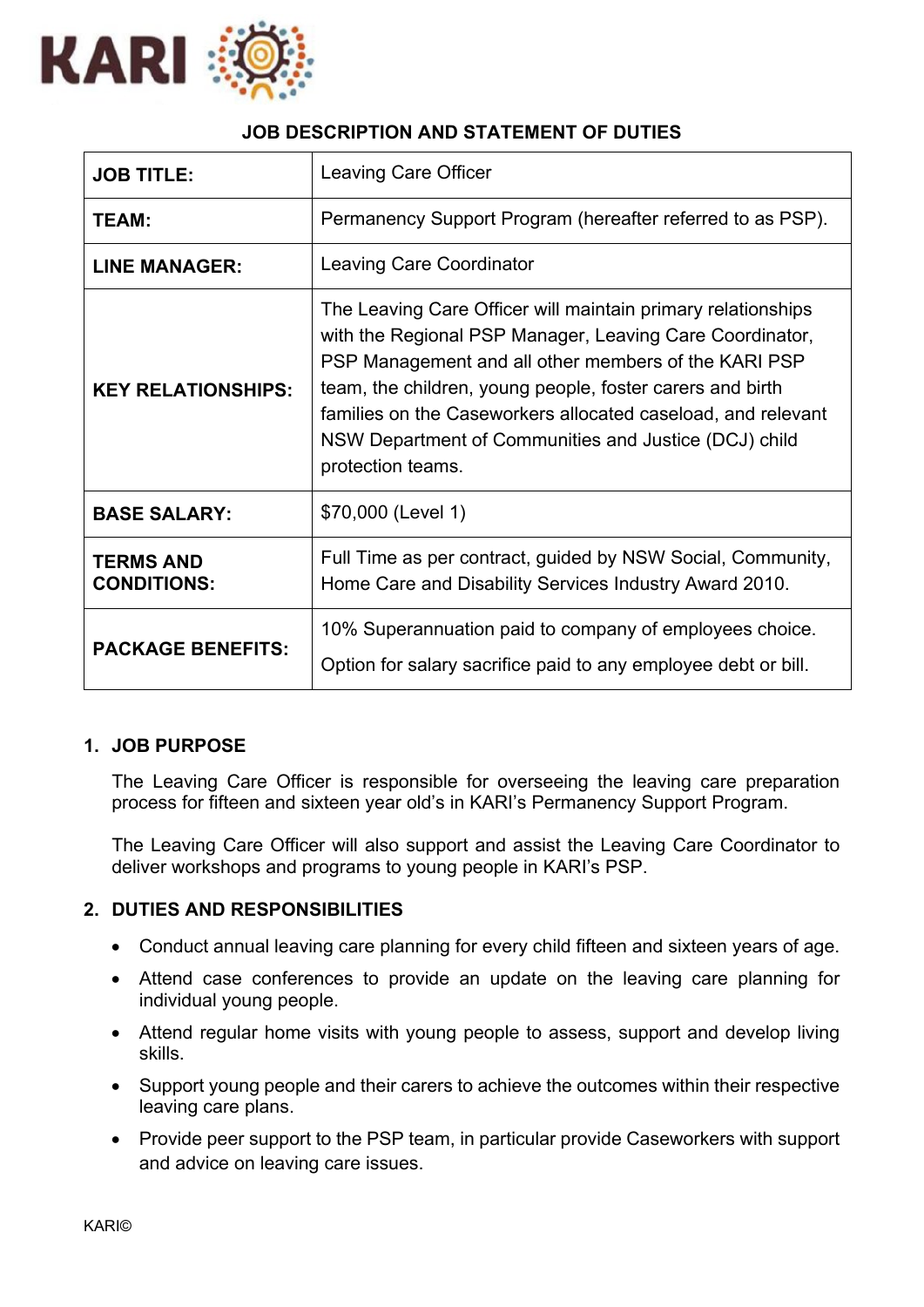

- Assist with the Teenage Education Payment processes as directed by the Leaving Care Coordinator.
- Assist with the design and delivery of a range of living skills program workshops and resources as directed by the Leaving Care Coordinator.
- Maintain relevant data in relation to young people leaving care.
- Attend monthly supervision meetings with your Line Manager and complete the tasks identified at these meetings. Identify personal learning needs and give feedback on the service including the identification of gaps and areas for improvement.
- Participate in sector level forums and interagencies as directed by the line manager.
- Attend any KARI meetings as requested by your Line Manager.
- Undertake and participate in regular evaluations of the service and take part in annual appraisals of staff performance and team planning days.
- Undertake specific tasks allocated by your Line Manager relating to the promotion of the service and the enhancement of the partnership between the team and key stakeholders.
- Contribute to the development and maintenance of a positive, supportive and collaborative team environment including the ongoing learning of all team members through the sharing of ideas and feedback from training.
- Advocate for KARI and Aboriginal people, children and young people in the sector.
- Other duties as directed.

## **3. ELIGIBILITY REQUIREMENTS**

- Qualifications which may include University or TAFE certification that is relevant to the position.
- Demonstrated case management experience.
- Ability to work flexible hours as required.
- Possession of a current NSW Driver's License minimum P2.
- Willingness to undertake a Working with Children Check National Police Check.

## **4. SELECTION CRITERIA**

- Ability to demonstrate knowledge and understanding of the issues affecting Aboriginal communities, families and children.
- Experience in engaging adolescents and young adults.
- Excellent time management skills.
- Excellent verbal communication and interpersonal skills.